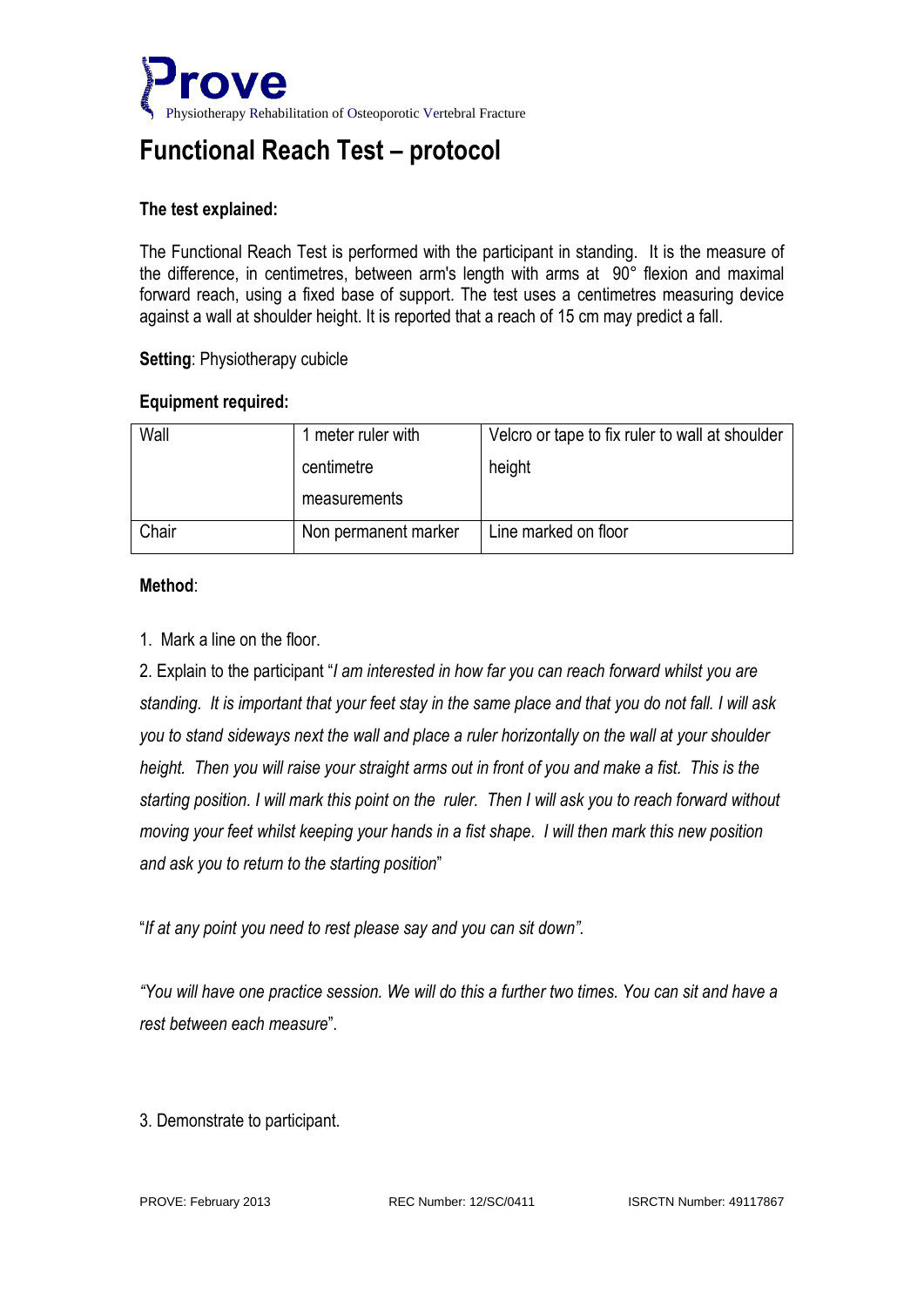

4. The patient is instructed to stand next to, but not touching the wall and to position the arm that is closer to the wall at 90° of shoulder flexion with a closed fist.



5. Place the ruler horizontally on the wall and secure appropriately.

6. Record the starting position at the 3rd metacarpal head on the ruler.

7. Ask the patient to "*Reach forward as far as you can without taking a step and keeping your hands in a fist shape*."